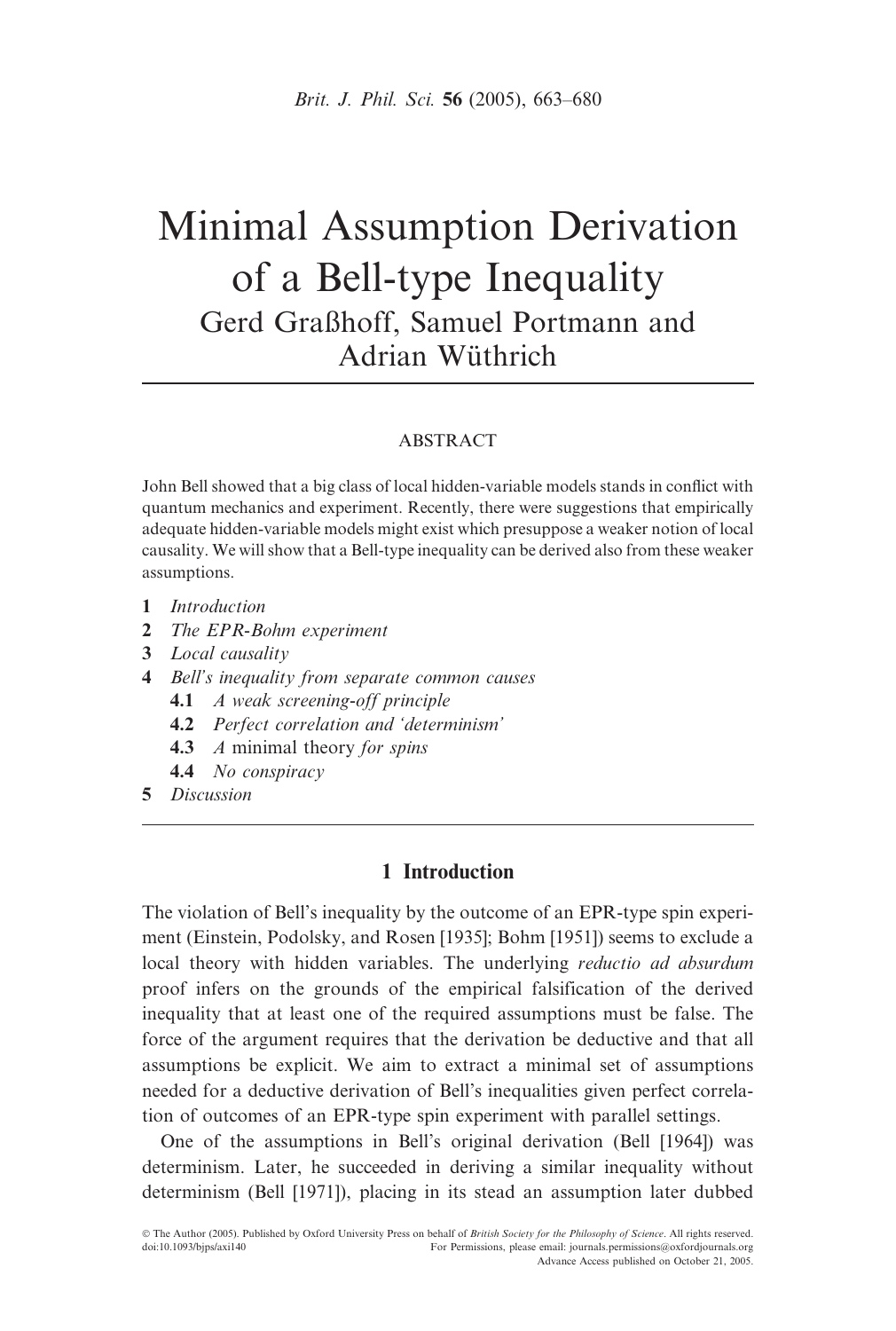

Figure 1. Setup of the EPR–Bohm experiment (cf. Bell [1987], p. 140).

local causality (Bell [1975]). As Bell stressed, the notion of local causality he and others used might be challenged. In Hofer-Szabó, Rédei, and Szabó ([1999]), it was pointed out that Reichenbach's Common Cause Principle (Reichenbach [1956]) indeed suggests a weaker form of local causality. We will prove here, however, that even from this weaker notion Bell's inequality can still be derived.<sup>1</sup>

# 2 The EPR–Bohm experiment

Consider the so-called EPR–Bohm (EPRB) experiment (Einstein, Podolsky, and Rosen [1935]; Bohm [1951]). Two spin- $\frac{1}{2}$  particles in the *singlet state* 

$$
|\Psi\rangle = \frac{1}{\sqrt{2}} (|\uparrow \downarrow \rangle - |\downarrow \uparrow \rangle)
$$
 (1)

are separated in such a way that one particle moves to a measurement apparatus in the left wing of the experimental setting and the other particle to a measurement apparatus in the right wing (see Figure 1). The experimenter can choose arbitrarily one of three directions in which the spin is measured with a Stern–Gerlach magnet.

The following terminology follows the reconstruction of Wigner ([1970]), which van Fraassen ([1989]) has subsequently expanded on. The event type<sup>2</sup> that the left (right) measurement apparatus is set to measure the spin in direction  $i \in \{1,2,3\}$  is symbolized by  $L_i (R_i)$ .  $L_i^a (R_i^a)$  symbolizes the event type that the measurement outcome in the left (right) wing of a spin measurement in direction  $i$  is  $a$ . There are two possible measurement outcomes spin  $up$  $(a = +)$  and spin down  $(a = -)$  for each particle in each direction. The letter  $j \in \{1, 2, 3\}$  will be used like i to symbolize directions and  $b \in \{+, -\}$  like a to symbolize measurement outcomes. Formulae in which the variables  $i, j, a$ , and b appear are meant to hold—if not otherwise stated—for all possible

<sup>&</sup>lt;sup>1</sup> Several of the issues we present in this paper are discussed in more detail in Wüthrich ([2003]).<sup>2</sup> We will speak of *event types* to distinguish them from the *token events* which instantiate corresponding event types.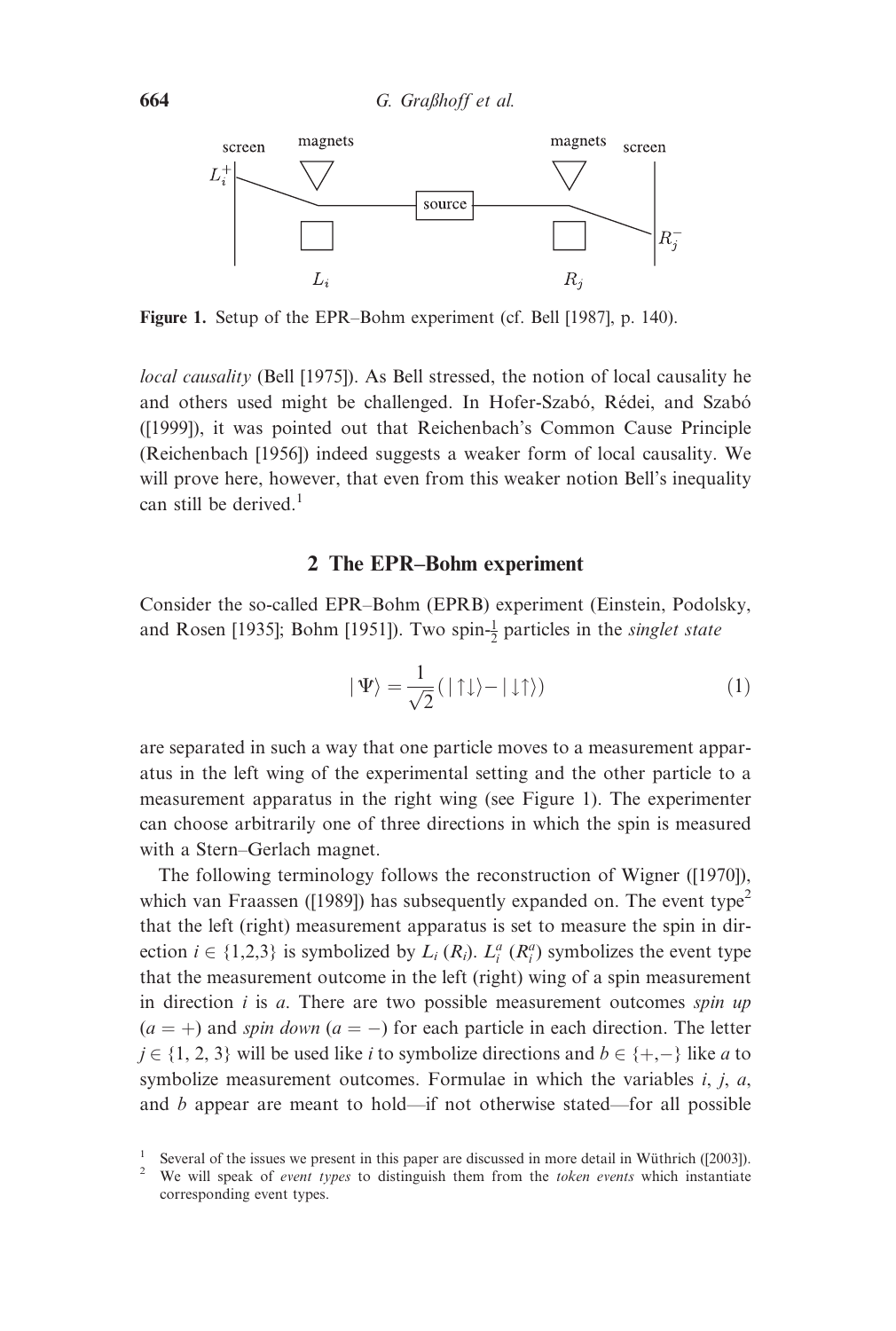values of the variables.  $p(X)$  denotes the probability of an event type X, which is empirically measurable as the relative frequency of all runs of an EPRB experiment in which the event type  $X$  is instantiated, with respect to all runs.  $p(X \wedge Y)$  is the probability of the event type 'X and Y', measurable as the relative frequency of all runs in which both X and Y are instantiated.  $p(X | Y) =$  $p(X \wedge Y)/p(Y)$  is the conditional probability of the event type X given the event type Y, measurable as the relative frequency of instantiations of X with respect to the subensemble of all runs in which  $Y$  is instantiated. For example,

$$
p(L_i^a \wedge R_j^b \mid L_i \wedge R_j) \tag{2}
$$

denotes the probability that the measurement outcome is  $a$  on the left and  $b$ on the right when measuring in direction  $i$  on the left and in direction  $j$  on the right. These probabilities are predicted by quantum mechanics as

$$
p(L_i^+ \wedge R_j^+ | L_i \wedge R_j) = \frac{1}{2} \sin^2 \frac{\varphi_{ij}}{2},
$$
 (3)

$$
p(L_i^- \wedge R_j^- \mid L_i \wedge R_j) = \frac{1}{2} \sin^2 \frac{\varphi_{ij}}{2},
$$
 (4)

$$
p(L_i^+ \wedge R_j^- \,|\, L_i \wedge R_j) = \frac{1}{2} \cos^2 \frac{\varphi_{ij}}{2},\tag{5}
$$

$$
p(L_i^- \wedge R_j^+ \mid L_i \wedge R_j) = \frac{1}{2} \cos^2 \frac{\varphi_{ij}}{2},
$$
 (6)

where  $\varphi_{ij}$  denotes the angle between the two measurement directions i and j. Also, the outcomes on each side are predicted separately to be completely random:

$$
p(L_i^a | L_i \wedge R_j) = \frac{1}{2},\tag{7}
$$

$$
p(R_j^b | L_i \wedge R_j) = \frac{1}{2}.
$$
 (8)

## 3 Local causality

The derivations of Bell-type inequalities known to us which *do not presuppose* determinism assume instead what John Bell calls *local causality* (Bell [1975];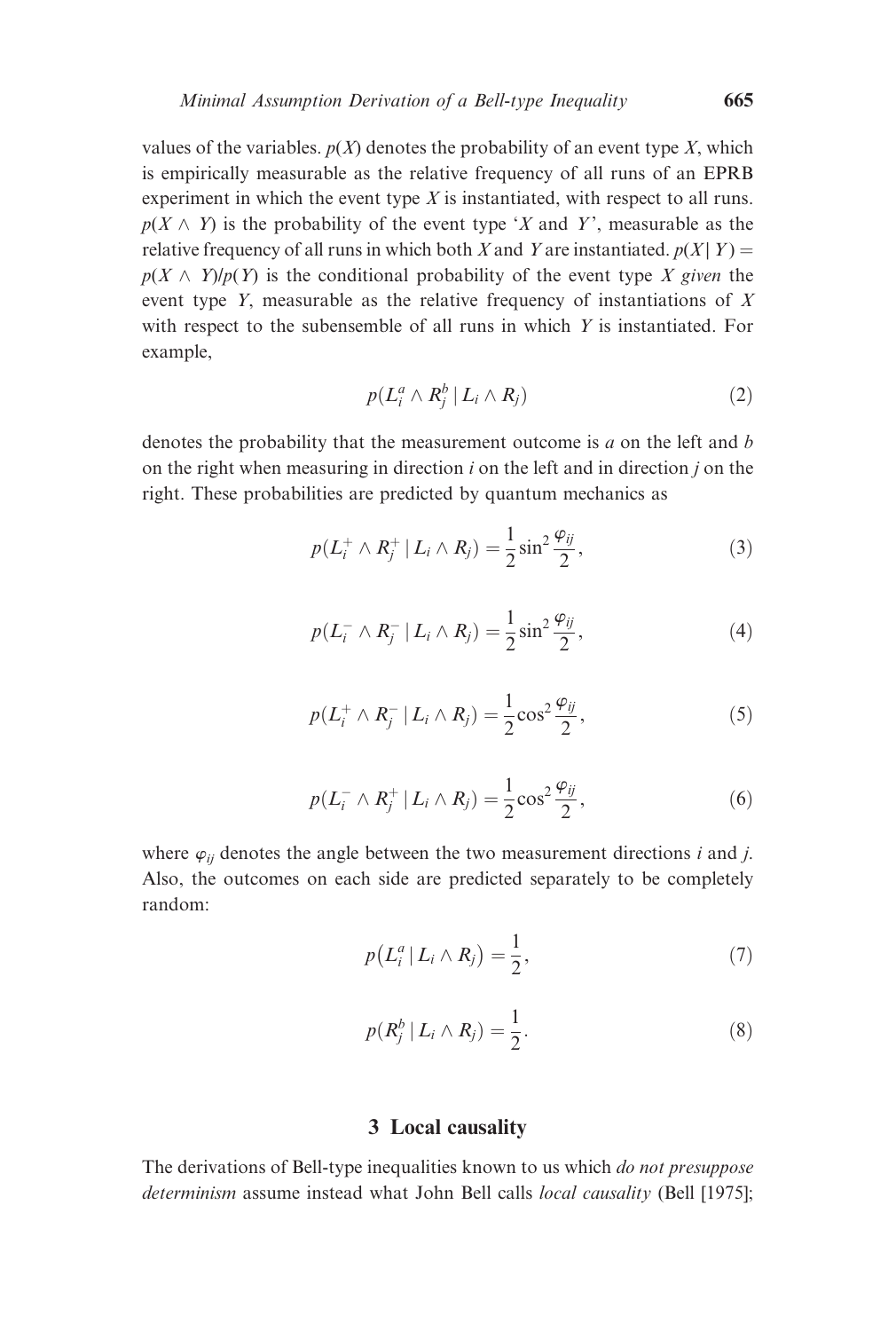Clauser and Horne [1974]), that is, the assumption that there is a common cause variable<sup>3</sup> V which takes on values  $q \in I = \{q_1, q_2, q_3, \ldots, q_k\}$  such that for event types 'the variable V has the value q' (Vq) we have  $\sum_{q} p(Vq) = 1$  and

$$
p(L_i^a \wedge R_j^b \mid Vq \wedge L_i \wedge R_j) = p(L_i^a \mid Vq \wedge L_i) p(R_j^b \mid Vq \wedge R_j).
$$
 (9)

Other frequently used names for this condition are factorizability (Butterfield [1989]) and *strong locality* (Jarrett [1984], [1989]). It is usually justified by pointing out that it follows from the conjunction of the following three conditions, which are called *completeness* [Equation (10)] and *locality* [Equations (11) and (12)] (Jarrett [1984], [1989]), outcome independence and parameter independence (Shimony [1993]), or causality and hidden locality (van Fraassen [1989]):

$$
p(L_i^a \wedge R_j^b \mid Vq \wedge L_i \wedge R_j) = p(L_i^a \mid Vq \wedge L_i \wedge R_j) p(R_j^b \mid Vq \wedge L_i \wedge R_j),
$$
\n(10)

$$
p(L_i^a | L_i \wedge R_j \wedge Vq) = p(L_i^a | L_i \wedge Vq), \qquad (11)
$$

$$
p(R_j^a | L_i \wedge R_j \wedge Vq) = p(R_j^a | R_j \wedge Vq). \tag{12}
$$

Equation (10) says that event types  $Vq$  or the variable V 'screens off'  $L_i^a$  and  $R_j^b$  from each other (van Fraassen [1989]; Butterfield [1989]). Van Fraassen ([1989]) pointed out that Equation (10) can be motivated through Reichenbach's Principle of Common Cause (PCC) (Reichenbach [1956]). The principle states that whenever two different event types  $A$  and  $B$  are statistically correlated

$$
p(A \wedge B) \neq p(A)p(B) \tag{13}
$$

and neither is  $A$  causally relevant for  $B$  nor  $B$  for  $A$ , there exists a common cause variable V with values  $q \in I = \{q_1, q_2, q_3, \ldots, q_k\}$  ( $\sum_q p(Vq) = 1$ ) such that  $A$  and  $B$  given  $Vq$  are uncorrelated:

$$
p(A \wedge B|Vq) = p(A|Vq)p(B|Vq). \tag{14}
$$

In its original formulation the principle is stated only for a common cause event type C, which is included in our formulation as the special case where  $Vq$  can take only two values:  $Vq_1 = C$ ,  $Vq_2 = \neg C$  ('not C'). The principle has been formulated for general common cause variables by Hofer-Szabó and

<sup>3</sup> For the sake of simplicity, we assume that this partition is discrete and finite. As will become clear in the following, the derivation of Bell's inequality can also be done without this restriction.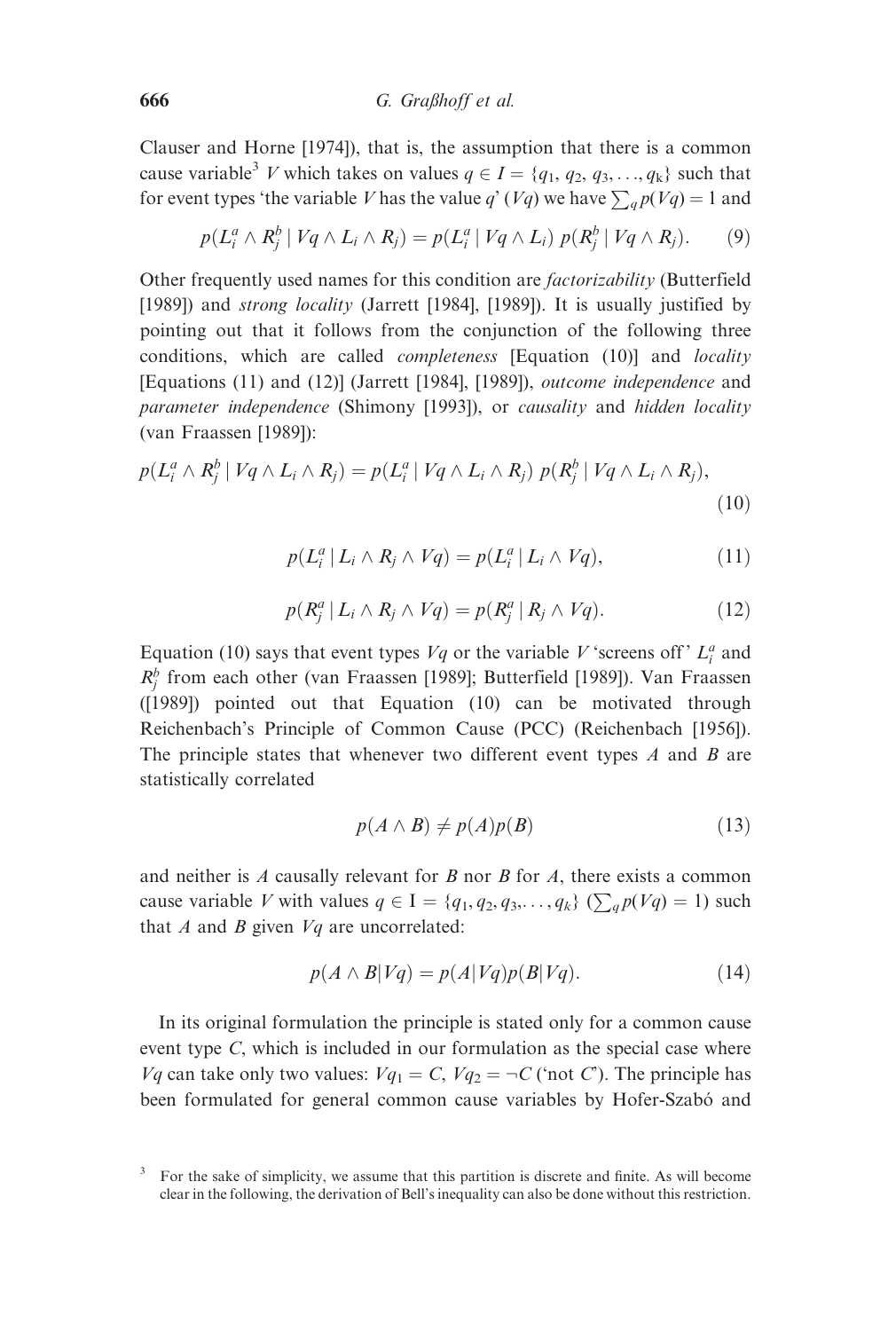Rédei ([2004]) and Placek ([2000]). Besides the screening-off condition, Reichenbach ([1956]) and Hofer-Szabó and Rédei ([2004]) stipulate further restrictions on the common cause variable, which are, however, irrelevant for our purposes.

Now, as can be seen from Equations (3)–(6), the event type  $L_i^a$  is in general correlated with event type  $R_j^b$ . It is

$$
p(L_i^a | L_i \wedge R_j) = p(R_j^b | L_i \wedge R_j) = \frac{1}{2},
$$
\n(15)

and therefore

$$
p(L_i^a \wedge R_j^b | L_i \wedge R_j) \neq p(L_i^a | L_i \wedge R_j) p(R_j^b | L_i \wedge R_j)
$$
  
except for  $\varphi_{ij} = \frac{\pi}{2} \mod \pi$ . (16)

Supposing that  $L_i^a$  is not causally relevant for  $R_j^b$  and vice versa (which is reinforced by the fact that the setup of the experiment can be chosen so that the instantiations of  $L_i^a$  and  $R_j^b$  in each run of the experiment are spacelike separated), PCC requires a common cause variable which fulfills Equation (10). There are several different correlations; for example,  $L_1^+$  is correlated with  $R_2^+$ , and  $L_2^+$  is correlated with  $R_3^+$ . For each of these correlations PCC enforces the consequence that a common cause variable exists. As stressed in Hofer-Szabó, Rédei, and Szabó ([1999]) nothing in PCC dictates that the common cause variables of the different correlations have to be the same. However, in all the derivations of Bell's inequality known to us this identification is made nevertheless. It is further shown in Hofer-Szabó, Rédei, and Szabó ([1999]) and Hofer-Szabó and Rédei ([2004]) that for any set of correlations it is mathematically possible to construct common cause variables. The authors concluded in Hofer-Szabó, Rédei, and Szabó ([1999]) that the apparent contradiction between this possibility and the claim that the EPRB correlations do not allow for a common cause variable (van Fraassen [1989]; Butterfield [1989]) is resolved by pointing out that in the derivation of Bell's inequality a common common cause variable for all measurements is assumed:

The crucial assumption in the [...] derivation of the [Clauser–Horne] inequality is that [the two-valued common cause variable] is a [twovalued common cause variable] *for all four* correlated pairs, i.e. that  $[Vq]$  is a *common* common cause [variable], shared by different correlations. Without this assumption Bell's inequality cannot be derived. But there does not seem to be any obvious reason why common causes should also be common common causes, whether of quantum or of any other sort of correlations. (Italics in the original)

Showing the mathematical possibility of constructing common cause variables for any set of correlations and in particular for the correlations found in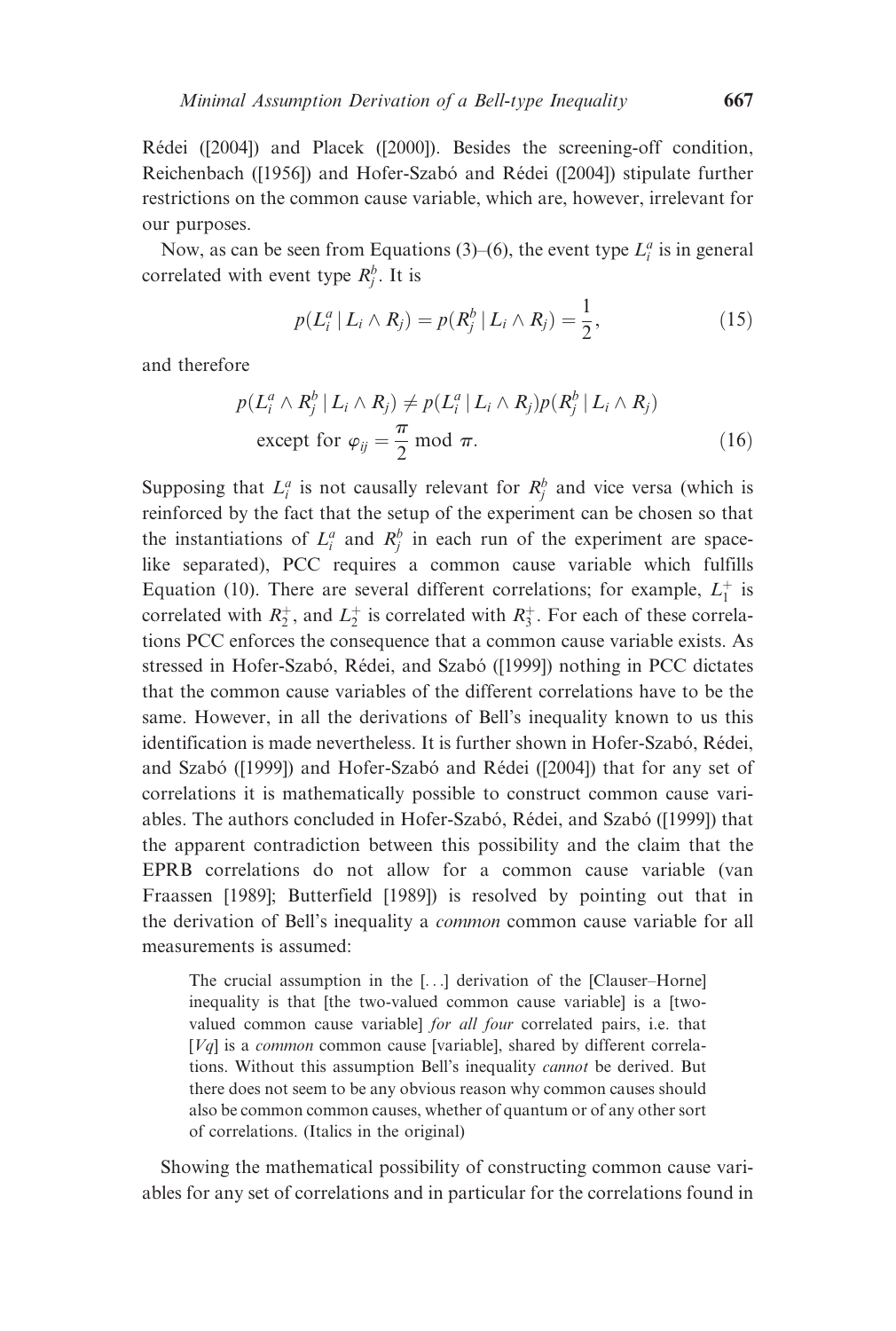the EPRB experiment is not sufficient for proving the existence of a physically 'natural' hidden-variable model for that experiment, however. Besides being common cause variables [thus fulfilling Equation (10)], parameter independence should hold, too [Equations (11) and (12)]. Also, they should not be correlated with the measurement choices. As shown by Szabó ([1998]), it is possible to construct a model which fulfils these requirements for each of the common cause variables separately. However, the conjunctions and other logical combinations of the event types that the common cause variables have certain values correlate in that model with the measurement operations. Whether a model can be constructed without these correlations was posed as an open question by Szabó. This question is answered negatively by the derivation of Bell's inequality that we present in the remainder of this article.

#### 4 Bell's inequality from separate common causes

## 4.1 A weak screening-off principle

Consider an EPRB experiment where the same direction  $i$  ( $i \in \{1,2,3\}$ ) is chosen in both wings. That is, in each run the event type  $L_i \wedge R_i$  is instantiated. With this special setting quantum mechanics predicts [see Equations (3)– (8), with  $\varphi_{ii} = 0$ ] that the measurement outcomes in each wing are random but that the outcomes in one wing are perfectly correlated with the outcomes in the other wing: if and only if the spin of the left particle is up, then the spin of the right particle is down, and vice versa. We refer to this assumption as perfect correlation, or PCORR for short.

## Assumption 1 (PCORR)

$$
p_{ii}(R_i^- | L_i^+)=1 \text{ and } p_{ii}(L_i^+ | R_i^-)=1. \tag{17}
$$

We use here the definition

$$
p_{ij}(\ldots) \doteq p(\ldots \mid L_i \wedge R_j). \tag{18}
$$

Large spatial separation of coinciding events of type  $L_i^a$  and  $R_j^b$  suggests that the respective instances are indeed distinct events. This excludes an explanation of the correlations by *event identity*, as is the case, for example, with a tossed coin for the perfect correlation of the event types 'heads up' and 'tails down'. Such a perfect correlation is explained in that every instance of 'heads up' is also an instance of 'tails down', and vice versa. Since the separation is even space-like, no  $L_i^a$  or  $R_j^b$  should be causally relevant for the other. We refer to these two assumptions as separability, SEP for short, and locality 1 (LOC1).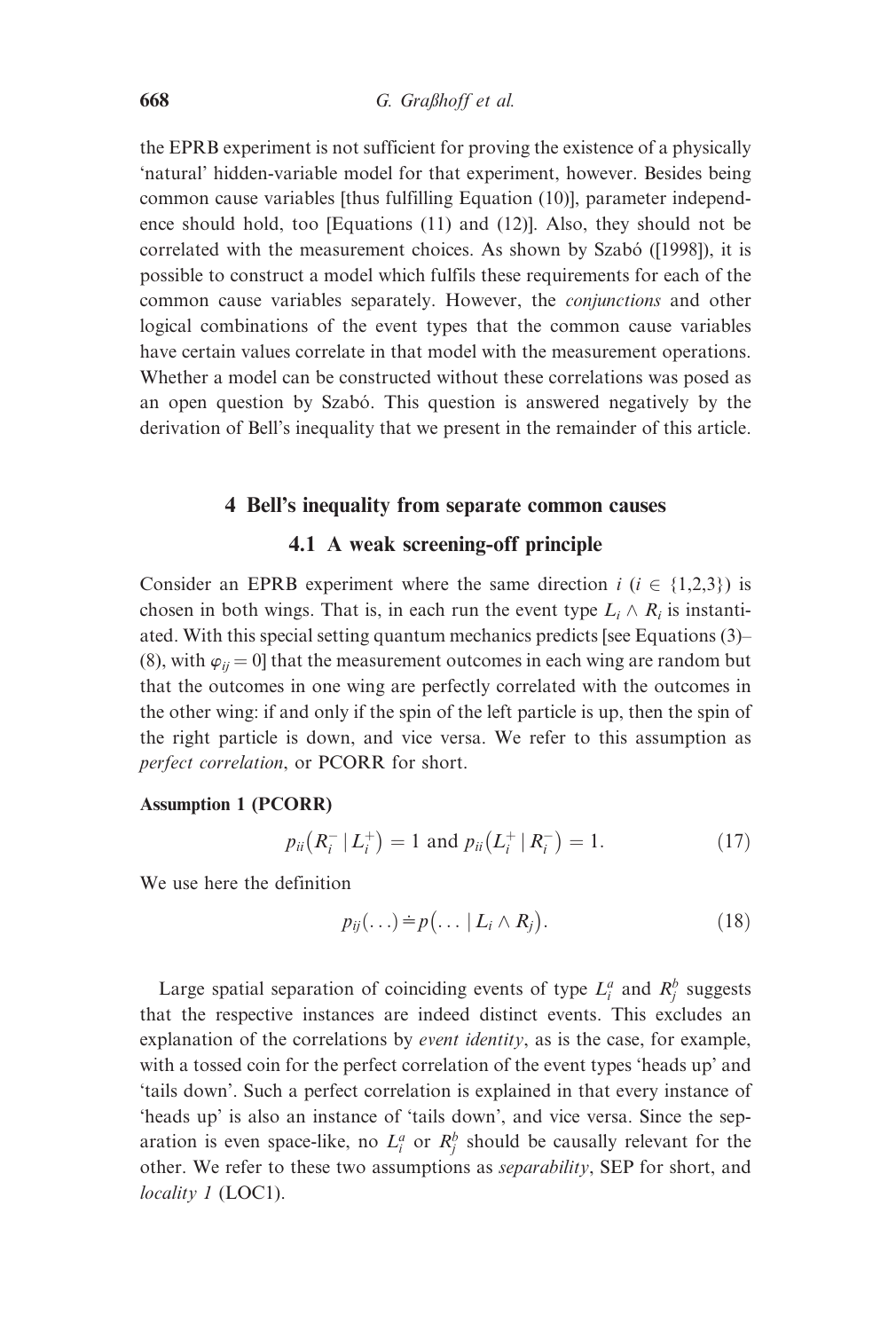**Assumption 2 (SEP)** The coinciding instances of  $L_i^a$  and  $R_j^b$  are distinct events.

**Assumption 3 (LOC1)** No  $L_i^a$  or  $R_j^b$  is causally relevant for the other.

Rather, there should be a common cause variable; that is, we assume PCC.

Assumption 4 (PCC) If two event types A and B are correlated and the correlation cannot be explained by direct causation nor by event identity, then there exists a common cause variable V, with values  $q \in I = \{q_1, q_2, q_3, \ldots, q_k\}$  such that  $\sum_{q}p(Vq) = 1$  and  $p(A \wedge B | Vq) = p(A | Vq)p(B | Vq)$ ,  $\forall q$ .

As already mentioned, we omit the other Reichenbachian conditions (Reichenbach [1956]; Hofer-Szabó and Rédei [2004]) since they are not necessary for our derivation.

This principle, together with the assumptions PCORR, SEP, and LOC1, implies that there is for each of the EPRB correlations a (possibly different) common cause variable  $V_{ij}^{+-}$  with  $q \in I_{ij}^{+-}$ . The sub- and superscripts in  $V_{ij}^{+-}$ with  $q \in I_{ij}^{+-}$  refer to  $V_{ij}^{+-}$  being a common cause variable of  $L_i^+$  and  $R_j^-$ .

#### Result 1

$$
p_{ii}(L_i^+ \wedge R_i^- \mid V_{ii}^{+-} q) = p_{ii}(L_i^+ \mid V_{ii}^{+-} q) p_{ii}(R_i^- \mid V_{ii}^{+-} q). \hspace{1cm} (19)
$$

Note that common cause variables can be different for different correlations.

# 4.2 Perfect correlation and 'determinism'

We now show that from the fact that a *perfect* correlation is screened off by some variable it follows that without loss of generality the common cause variable can be assumed to be two-valued and that the having of one of the two values of the variables is necessary and sufficient for the instantiation of the two perfectly correlated event types, cf. Suppes and Zanotti ([1976]).

Let  $A$  and  $B$  be perfectly correlated,

$$
p(A | B) = p(B | A) = 1,
$$

and screened-off from each other by a common cause variable,

$$
p(A \wedge B \mid Vq) = p(A \mid Vq)p(B \mid Vq).
$$

We can split the set  $I$  of all values  $V$  completely into two disjoint subsets, namely into the subset  $I^+$  of those values of V for which  $p(A \wedge Vq)$  is not zero and into the subset  $\Gamma$  of those for which it is zero:

$$
I^{+} = \{q \in I : p(A \wedge Vq) \neq 0\},
$$
  
\n
$$
I^{-} = \{q \in I : p(A \wedge Vq) = 0\},
$$
  
\n
$$
I = I^{-} \cup I^{+}, I^{-} \cap I^{+} = \emptyset.
$$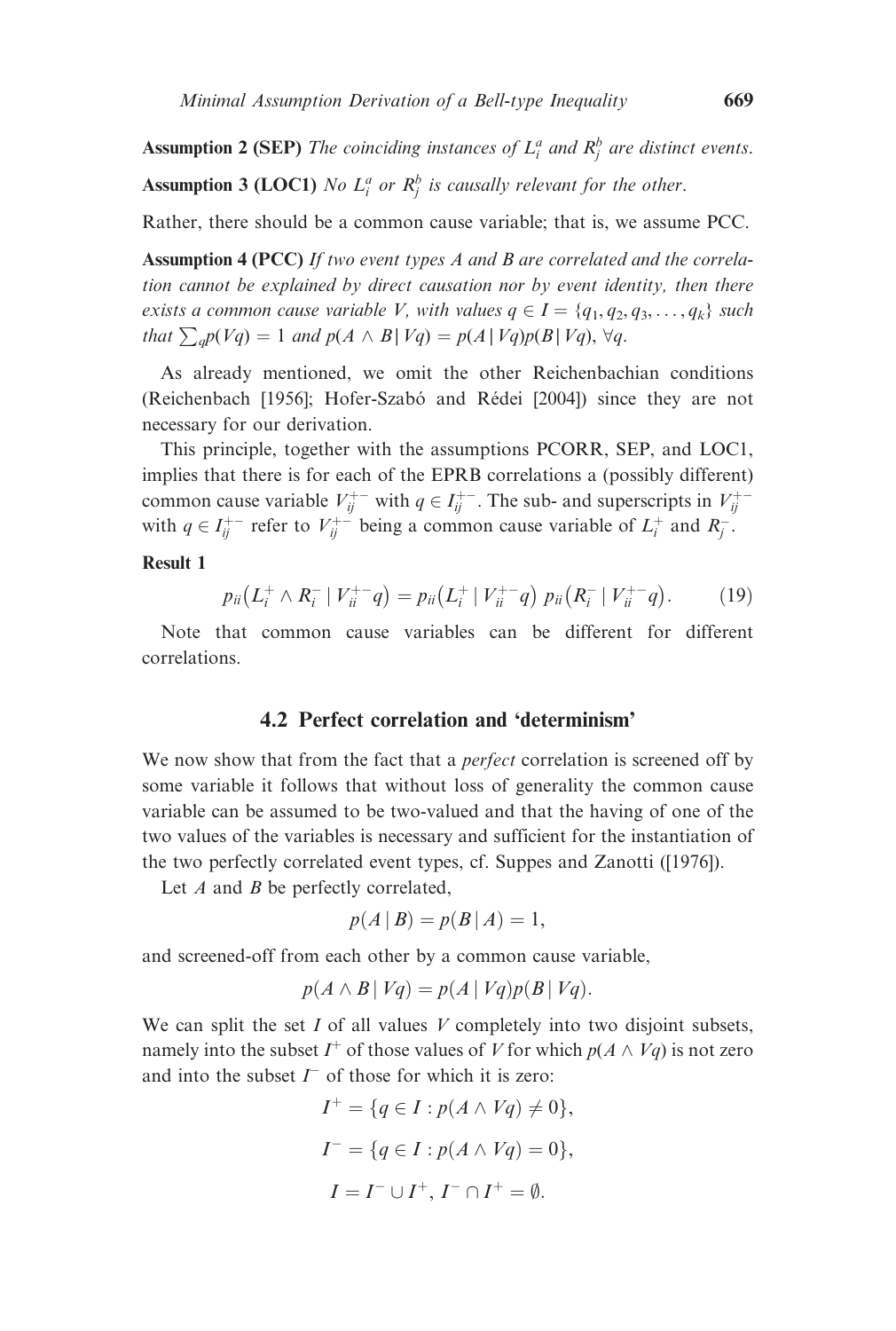From this definition of  $\Gamma$  it follows already that

$$
p(A \mid Vq) = 0, \quad \forall q \in I^-, \tag{20}
$$

that is, that  $Vq$  with  $q \in I^+$  is necessary for A. Moreover, for all  $q \in I^+$  we have by screening-off and perfect correlation

$$
p(A \mid Vq) = p(A \mid B \land Vq) = 1.
$$
 (21)

That the variable V has a value in  $I^+$  is a necessary and sufficient condition for A. The following calculation shows that  $Vq$  with  $q \in I^+$  is also necessary and sufficient for B.

From perfect correlation it follows that

$$
p(B | A \wedge Vq) = 1, \quad \forall q \in I^+.
$$

That  $Vq$  screens off B from A yields

$$
p(B | A \wedge Vq) = p(B | Vq).
$$

Together with the previous equation this implies that  $Vq$  is sufficient for B for all  $q \in I^+$ :

$$
p(B \mid Vq) = 1, \quad \forall q \in I^+.
$$
\n<sup>(22)</sup>

If  $q \in \mathcal{I}^-$  we have by definition  $p(A \wedge Vq) = 0$ , which implies

$$
p(A \wedge B \wedge Vq) = 0.
$$

By perfect correlation we therefore also have  $p(B \wedge Vq) = 0$ , which in turn implies that

$$
p(B \mid Vq) = 0, \quad \forall q \in I^-, \tag{23}
$$

which means that  $Vq$  with  $q \in I^+$  is also necessary for B.

This calculation shows that in the case of a perfect correlation the set of values of the common cause variable decomposes into two relevant sets. This means that whenever there is an (arbitrarily valued) common cause variable for a perfect correlation, there is also a two-valued common cause variable, namely, the disjunction of all event types  $Vq$  for which  $q \in I^+$  or  $q \in I^-$ , respectively.

$$
C = \vee_{q \in I^+} Vq,
$$
  

$$
\neg C = \vee_{q \in I^-} Vq.
$$

We refer to  $C$  as a *common cause event type*. In the case of a perfect correlation no generality is achieved by allowing for a more than two-valued common cause variable; if there is a common cause variable for a perfect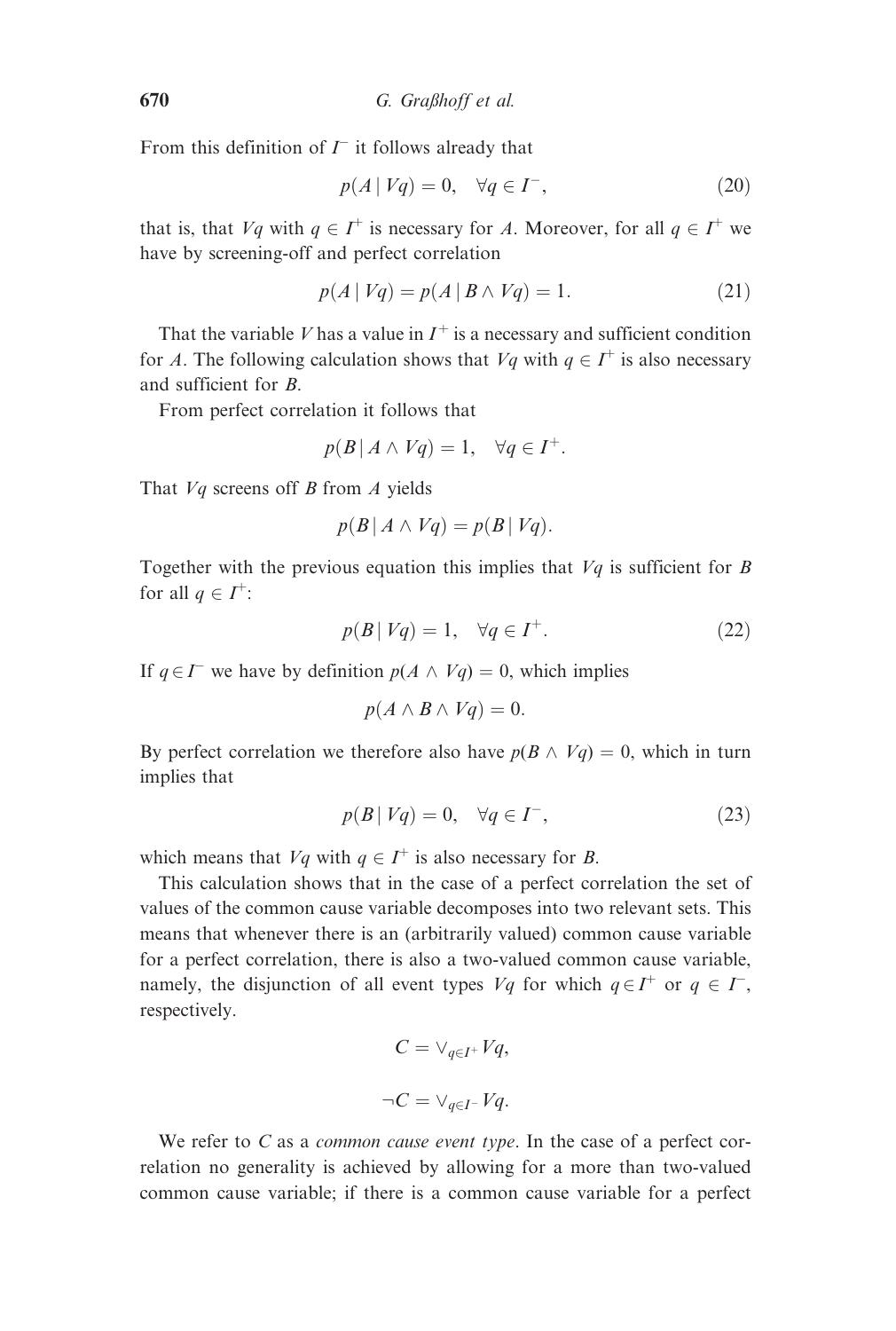correlation, there is also a common cause event type. Moreover, the common cause event type is a necessary and sufficient condition for the event types that are screened off by it [Equations  $(20)$ – $(23)$ ]. Result 1 thus implies that there is a common cause event type  $C_{ii}^{+-}$  such that

$$
p_{ii}(L_i^+ | C_{ii}^{+-}) = p_{ii}(R_i^- | C_{ii}^{+-}) = 1,
$$
\n(24)

$$
p_{ii}(L_i^+ | \neg C_{ii}^{+-}) = p_{ii}(R_i^- | \neg C_{ii}^{+-}) = 0.
$$
 (25)

The sub- and superscripts of  $C_{ii}^{+-}$  refer to  $C_{ii}^{+-}$  being the common cause event type of  $L_i^+$  and  $R_i^-$ .

The outcome of a spin measurement is always either  $+$  or  $-$  and nothing else. We call this assumption exactly one of exactly two possible outcomes (EX).

## Assumption 5 (EX)

$$
p_{ii}(L_i^+) + p_{ii}(L_i^-) = 1, \quad p_{ii}(L_i^+ \wedge L_i^-) = 0,
$$
 (26)

$$
p_{ii}(R_i^+) + p_{ii}(R_i^-) = 1, \quad p_{ii}(R_i^+ \wedge R_i^-) = 0. \tag{27}
$$

As stressed by Fine ([1982]), among the actual measurements there are always runs in which no outcome is registered, which is normally attributed to the limited efficiency of the detectors and not taken to the statistics. If one assumes, instead, that part of these no-outcome runs are caused by the hidden variable, then it is possible to construct empirically adequate models for the EPRB experiments (Szabó [2000]; Szabó and Fine [2002]). With Assumption 5, we explicitly exclude such models.

With Assumption 5, while  $C_{ii}^{+-}$  is necessary and sufficient for  $L_i^+$  and  $R_i^-,$ its complement,  $\neg C_{ii}^{+-}$ , is necessary and sufficient for the opposite outcomes, namely,  $L_i^-$  and  $R_i^+$ :

$$
p_{ii}(L_i^- | C_{ii}^{+-}) = p_{ii}(R_i^+ | C_{ii}^{+-}) = 0,
$$
\n(28)

$$
p_{ii}(L_i^- | \neg C_{ii}^{+-}) = p_{ii}(R_i^+ | \neg C_{ii}^{+-}) = 1. \tag{29}
$$

# 4.3 A minimal theory for spins

In Section 4.2 it was found that  $C_{ii}^{+-}$  is sufficient for  $L_i^+$  given parallel settings  $(L_i \wedge R_i)$  [see Equation (24)]. That is, the conjunction  $C_{ii}^{+-} \wedge L_i \wedge R_i$  is sufficient for  $L_i^+$ . But because of space-like separation of events of type  $L_i^+$  and  $R_i$ that are instantiated in the same run, the latter types should not be causally relevant for the former. The measurement choice in one wing should be causally irrelevant for the outcomes (and the choices) in the other wing. Therefore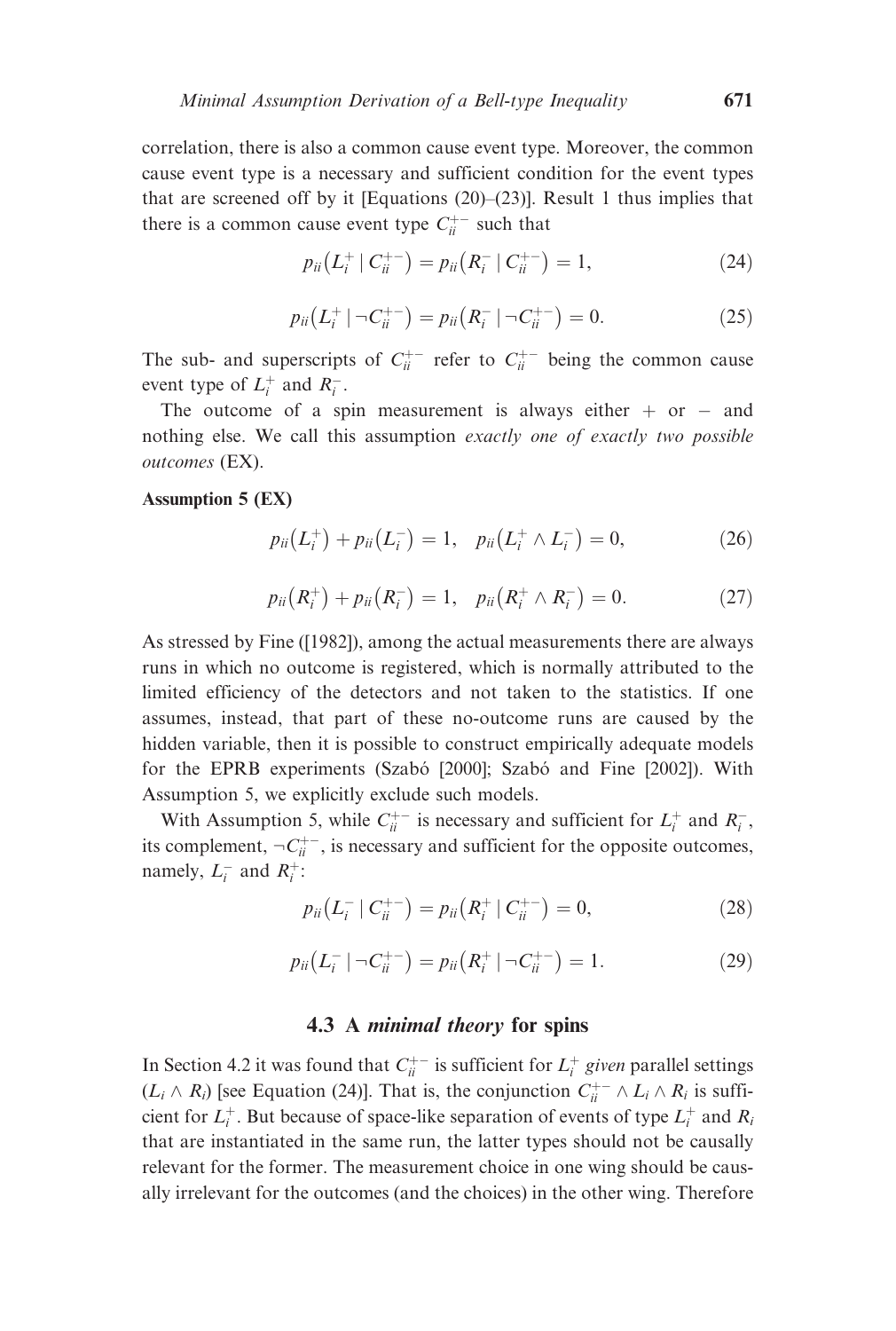we should discard  $R_i$  from the sufficient conjunction. The part  $C_{ii}^{+-} \wedge L_i$  alone is sufficient for  $L_i^+$ . A similar reasoning can be applied to  $R_j^+$ ,  $R_j$ , and  $\neg C_{jj}^{+-}$ [cf. Equation (29)]. This is our assumption *locality* 2 (LOC2).

**Assumption 6 (LOC2)** If  $L_i \wedge R_i \wedge X$  is sufficient for  $L_i^+$ , then  $L_i \wedge X$  alone is sufficient for  $L_i^+$ , and similarly for  $R_j^+$ , that is, if  $L_j \wedge R_j \wedge Y$  is sufficient for  $R_j^+$ , then  $R_j \wedge Y$  alone is sufficient for  $R_j^+$ .

Moreover, the remaining part  $C_{ii}^{+-} \wedge L_i$  is *minimally* sufficient, in the sense that none of its parts is sufficient on its own.<sup>4</sup> If, for example,  $C_{11}^{+-}$  is instantiated but we do not choose to measure  $L_1$ , then  $L_1^+$  will not be instantiated. That is to say, we cannot discard yet another conjunct of  $L_i \wedge C_{ii}^{+-}$  as we discarded  $R_i$  from  $C_{ii}^{+-} \wedge L_i \wedge R_i$ .

Let us turn to *necessary* conditions for  $L_i^+$ . To begin with,  $L_i$  is necessary: if there is no Stern–Gerlach magnet properly set up  $(L_i)$  the particle is not deflected either up- or downwards; similarly for  $L_i^-$ ,  $R_j^+$ , and  $R_j^-$ . Roughly speaking, no outcome without measurement (NOWM).

#### Assumption 7 (NOWM)

$$
p(L_i^+ \wedge \neg L_i) = 0, \quad p(L_i^- \wedge \neg L_i) = 0,
$$
 (30)

$$
p(R_j^+ \wedge \neg R_j) = 0, \quad p(R_j^- \wedge \neg R_j) = 0.
$$
 (31)

Second, we saw in Section 4.2 that if parallel settings are chosen and  $\neg C_{ii}^{+-}$  is instantiated an event of type  $L_i^+$  never occurs. In other words,  $\neg C_{ii}^{+-} \wedge L_i \wedge R_i$  implies  $\neg L_i^+$ :

$$
\neg C_{ii}^{+-} \land L_i \land R_i \rightarrow \neg L_i^+.
$$
 (32)

Again we propose a locality condition based on the idea that the measurement choice in one wing should be causally irrelevant for the outcomes (and the choices) in the other wing:<sup>5</sup> if  $\neg C_{ii}^{+-} \wedge L_i \wedge R_i$  is sufficient for  $\neg L_i^+$ , then  $\neg C_{ii}^{+-} \wedge L_i$  alone should be sufficient for  $\neg L_i^+$ . A similar reasoning can be applied to  $R_j^+$ ,  $R_j$ , and  $C_{jj}^{+-}$  [cf. Equation (28)].

**Assumption 8 (LOC3)** If  $L_i \wedge R_i \wedge X$  is sufficient for  $\neg L_i^+$ , then  $L_i \wedge X$  alone is sufficient for  $\neg L_i^+$ , and similarly for  $\neg R_j^+$ , that is, if  $L_j \wedge R_j \wedge Y$  is sufficient for  $\neg R_j^+$ , then  $R_j \wedge Y$  alone is sufficient for  $\neg R_j^+$ .

Minimal sufficient conditions as defined by Graßhoff and May ([2001]) and Baumgartner and Graßhoff ([2004]).<br><sup>5</sup> The following version of LOC3 is slightly different from that in an earlier version of the article.

We thank Gabor Hofer-Szabó, Miklós Rédei, and Iñaki San Pedro for their comments.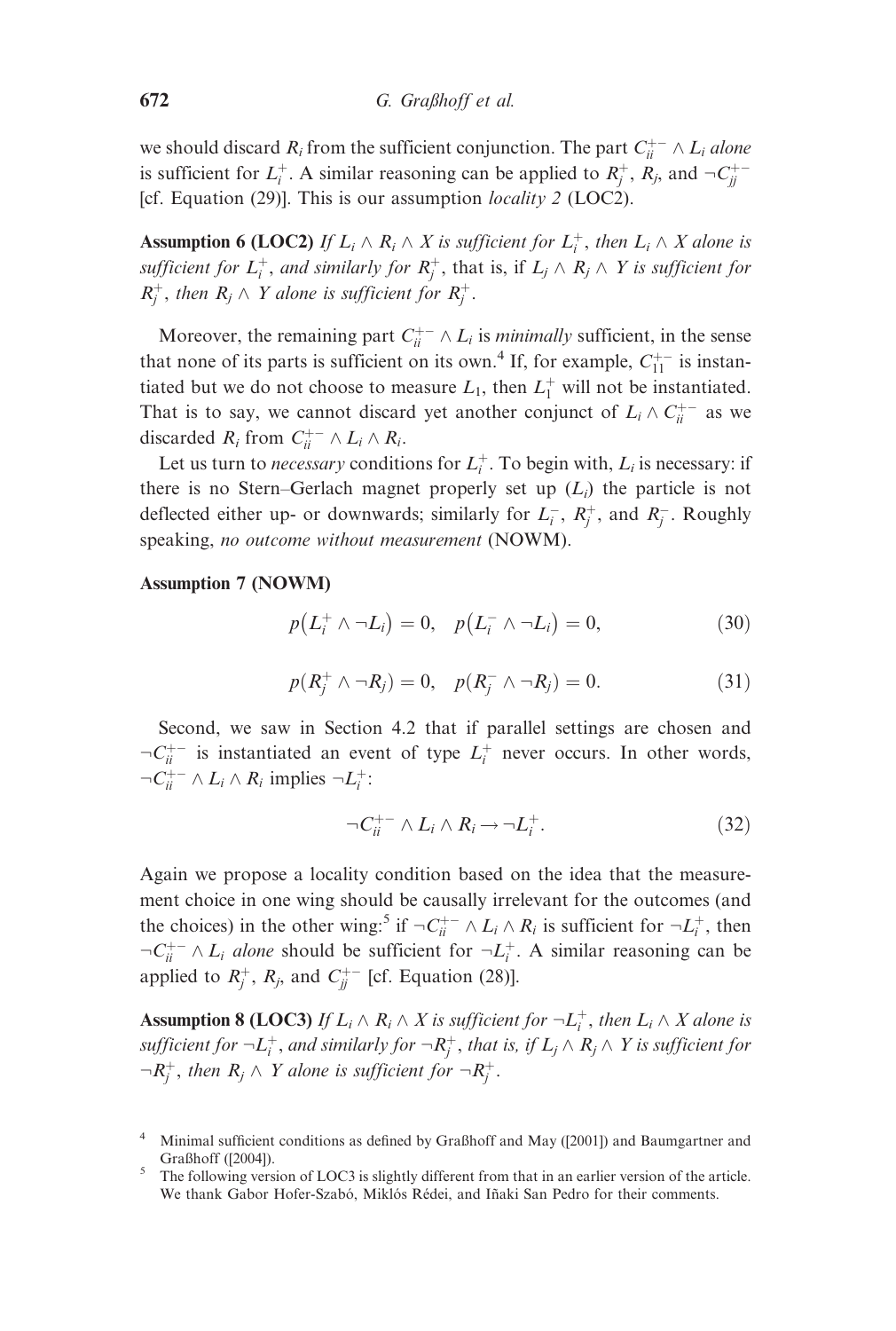By LOC3 it follows from Equation (32) that

$$
\neg C_{ii}^{+-} \wedge L_i \rightarrow \neg L_i^+.
$$
 (33)

This is equivalent to

$$
L_i^+ \wedge L_i \to C_{ii}^{+-}, \tag{34}
$$

and also to

$$
L_i^+ \wedge L_i \to C_{ii}^{+-} \wedge L_i. \tag{35}
$$

According to Equation (30),  $L_i$  is necessary for  $L_i^+$ . That means  $L_i^+ \rightarrow L_i$ , but also  $L_i^+ \to L_i^+ \wedge L_i$ . We have found [Equation (35)] that  $L_i^+ \wedge L_i \to C_{ii}^{+-} \wedge L_i$ . Altogether, this entails  $L_i^+ \to L_i \wedge C_{ii}^{+-}$ , that is, that  $L_i \wedge C_{ii}^{+-}$  is necessary for  $L_i^+$ . Moreover, it is a *minimally* necessary condition in the sense of Graßhoff and May ([2001]) since it does not contain any disjuncts. All in all,  $C_{ii}^{+-} \wedge L_i$ is a minimally necessary and minimally sufficient condition for  $L_i^+$ . In a similar vein we find that  $R_j \wedge \neg C_{jj}^{+-}$  is minimally necessary and minimally sufficient for  $R_j^+$ . We have thus derived in particular the four *minimal theories* in the sense of Graßhoff and May ([2001]), as illustrated in Figure 2.

In a formal notation the four minimal theories read as the following four equations, where  $\leftrightarrow$  is the usual *biconditional*, which means that the left-hand side implies the right-hand side and vice versa.<sup>6</sup> This intermediate result is referred to as minimal theories (MTH).

#### Result 2 (MTH)

$$
(L_1 \wedge C_{11}^{+-}) \leftrightarrow L_1^+, \tag{2a}
$$

$$
(L_2 \wedge C_{22}^{+-}) \leftrightarrow L_2^+, \tag{2b}
$$

$$
(R_2 \wedge \neg C_{22}^{+-}) \leftrightarrow R_2^+, \qquad (2c)
$$

$$
(R_3 \wedge \neg C_{33}^{+-}) \leftrightarrow R_3^+.
$$
 (2d)

From the logical relations (2a), (2b), (2c) and (2d) the following probabilities can be derived:

$$
p(L_1^+ \wedge R_2^+) = p(L_1 \wedge C_{11}^{+-} \wedge R_2 \wedge \neg C_{22}^{+-}),
$$
  

$$
p(L_2^+ \wedge R_3^+) = p(L_2 \wedge C_{22}^{+-} \wedge R_3 \wedge \neg C_{33}^{+-}),
$$
  

$$
p(L_1^+ \wedge R_3^+) = p(L_1 \wedge C_{11}^{+-} \wedge R_3 \wedge \neg C_{33}^{+-}).
$$

<sup>6</sup> For details see Graßhoff and May ([2001]) and Baumgartner and Graßhoff ([2004]). Note in particular that a correct formal notation of a minimal theory uses what both call a double conditional.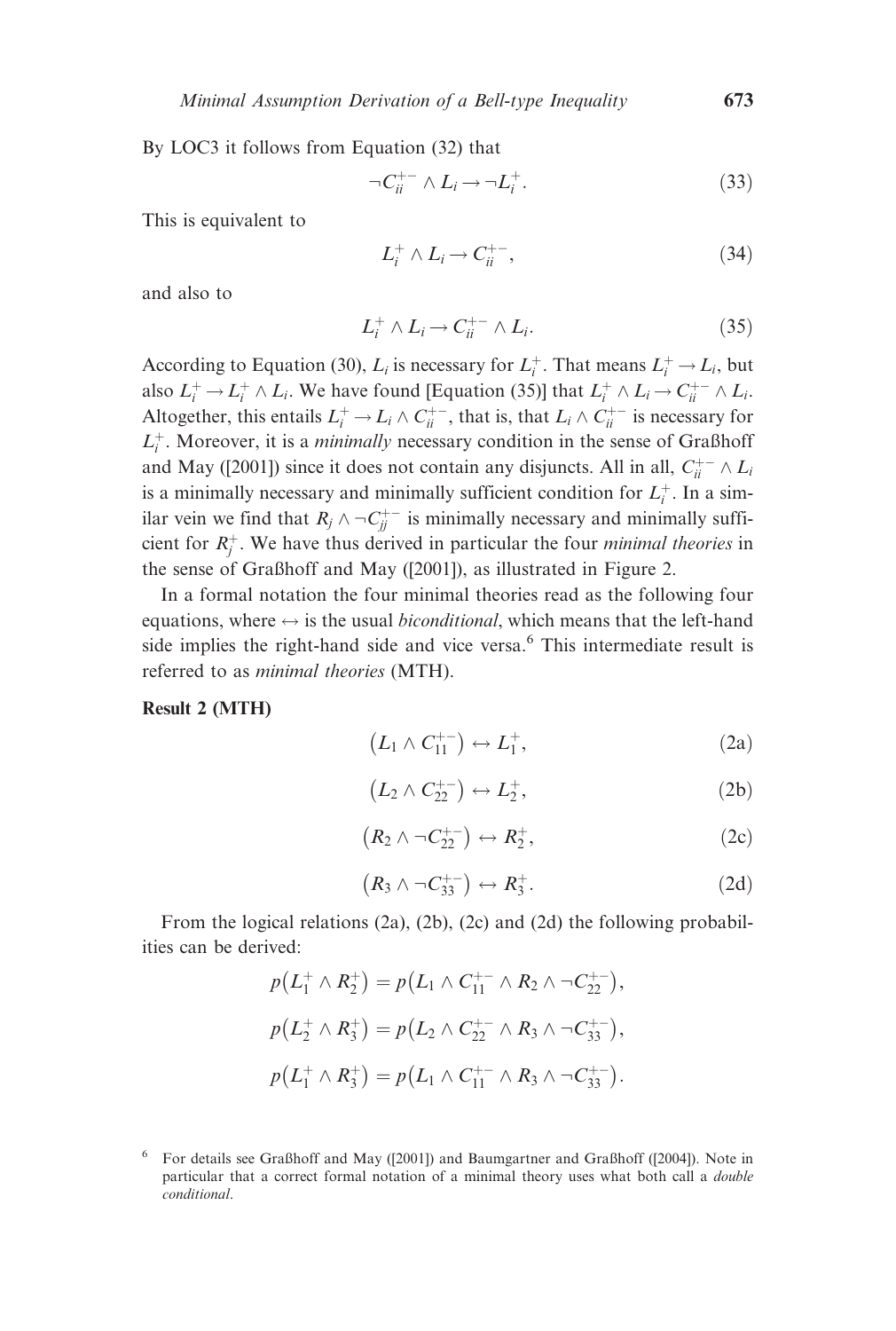

Figure 2. Minimal theories for outcomes of spin measurements according to result 2 (MTH).

By NOWM [Equations (30) and (31)]  $p(L_1^+ \wedge R_2^+)$  is the same as  $p(L_1^+ \wedge R_2^+ \wedge R_2^+)$  $L_1 \wedge R_2$  and so on, and the above equations read

$$
p(L_1^+ \wedge R_2^+ \wedge L_1 \wedge R_2) = p(L_1 \wedge C_{11}^{+-} \wedge R_2 \wedge \neg C_{22}^{+-}), \qquad (36)
$$

$$
p(L_2^+ \wedge R_3^+ \wedge L_2 \wedge R_3) = p(L_2 \wedge C_{22}^{+-} \wedge R_3 \wedge \neg C_{33}^{+-}), \qquad (37)
$$

$$
p(L_1^+ \wedge R_3^+ \wedge L_1 \wedge R_3) = p(L_1 \wedge C_{11}^{+-} \wedge R_3 \wedge \neg C_{33}^{+-}). \tag{38}
$$

#### 4.4 No conspiracy

The events of type  $C_{ii}^{+-}$  are not supposed to be influenced by the measuring operations  $L_i$  and  $R_i$ . One reason for this assumption is that the measurement operations can be chosen arbitrarily before the particles enter the magnetic field of the Stern–Gerlach magnets and that an event of type  $C_{ii}^{+-}$  is assumed to happen before the particles arrive at the magnets. Therefore a causal influence of the measurement operations on events of type  $C_{ii}^{+-}$  would be tantamount to backward causation. Also an inverse statement is supposed to hold: the event types  $C_{ii}^{+-}$  are assumed not to be causally relevant for the measurement operations. This is meant to rule out some kind of 'cosmic conspiracy' that whenever an event of type  $C_{ii}^{+-}$  is instantiated, the experimenter would be 'forced' to use certain measurement operations. This *causal* independence between  $C_{ii}^{+-}$  and the measurement operations is assumed to imply the corresponding statistical independence. The same is assumed to hold also for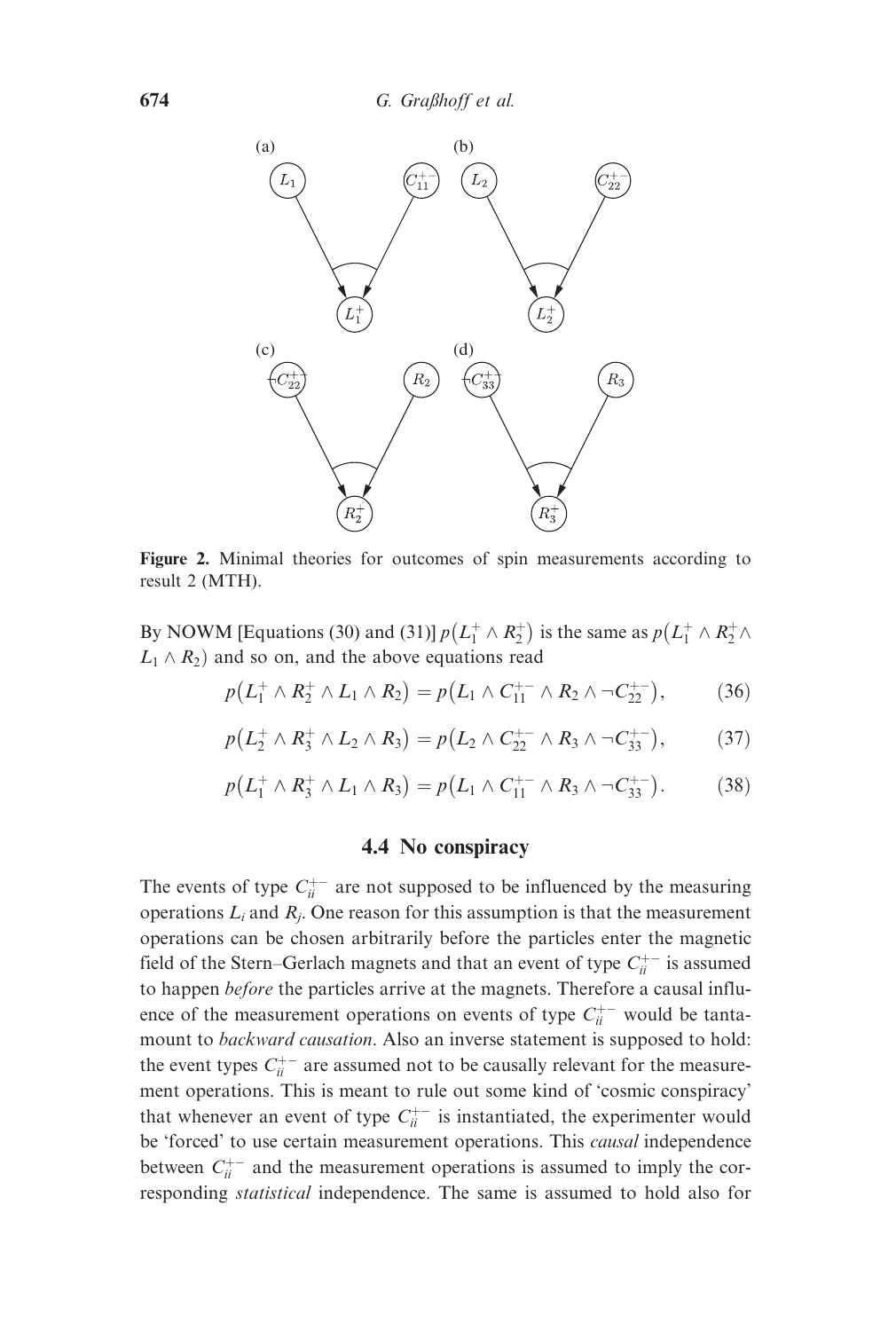conjunctions of common cause event types. We refer to this condition as no conspiracy (NO-CONS).

#### Assumption 9 (NO-CONS)

$$
p(C_{ii}^{+-} \wedge \neg C_{jj}^{+-} | L_i \wedge R_j) = p(C_{ii}^{+-} \wedge \neg C_{jj}^{+-}). \tag{39}
$$

By this condition of statistical independence the three probabilities considered above can be transformed. That is, we have, for instance

$$
p(L_1^+ \wedge R_2^+ | L_1 \wedge R_2) \doteq \frac{p(L_1^+ \wedge R_2^+ \wedge L_1 \wedge R_2)}{p(L_1 \wedge R_2)}
$$
  
\n(i) 
$$
\frac{p(L_1 \wedge C_{11}^{+-} \wedge R_2 \wedge \neg C_{22}^{+-})}{p(L_1 \wedge R_2)}
$$
  
\n
$$
\doteq p(C_{11}^{+-} \wedge \neg C_{22}^{+-} | L_1 \wedge R_2)
$$
  
\n(ii) 
$$
p(C_{11}^{+-} \wedge \neg C_{22}^{+-})
$$
  
\n(iii) 
$$
p(C_{11}^{+-} \wedge \neg C_{22}^{+-} \wedge C_{33}^{+-})
$$
  
\n
$$
\doteq p(C_{11}^{+-} \wedge \neg C_{22}^{+-} \wedge C_{33}^{+-}).
$$

The dotted equations are true by definition of conditional probability. In step (i), Equation (36) was used. Step (ii) is valid by 'no conspiracy' [Equation (39)] and (iii) by a theorem of probability calculus, according to which  $p(A) = p(A \wedge B) + p(A \wedge \neg B)$  for any A and B. Transforming the other two expressions in a similar way, we arrive at

$$
p(L_1^+ \wedge R_2^+ | L_1 \wedge R_2) = p(C_{11}^{+-} \wedge \neg C_{22}^{+-} \wedge C_{33}^{+-}) + p(C_{11}^{+-} \wedge \neg C_{22}^{+-} \wedge \neg C_{33}^{+-}),
$$
 (40)

$$
p(L_2^+ \wedge R_3^+ | L_2 \wedge R_3) = p(C_{11}^{+-} \wedge C_{22}^{+-} \wedge \neg C_{33}^{+-}) + p(\neg C_{11}^{+-} \wedge C_{22}^{+-} \wedge \neg C_{33}^{+-}), \qquad (41)
$$

$$
p(L_1^+ \wedge R_3^+ | L_1 \wedge R_3) = p(C_{11}^{+-} \wedge C_{22}^{+-} \wedge \neg C_{33}^{+-}) + p(C_{11}^{+-} \wedge \neg C_{22}^{+-} \wedge \neg C_{33}^{+-}).
$$
 (42)

Since both terms on the right-hand side of the last equation appear in the sum of the right-hand sides of the first two equations, the following version of the Bell inequality (BELL) follows.<sup>7</sup>

<sup>7</sup> It was first derived in this form by Wigner ([1970]).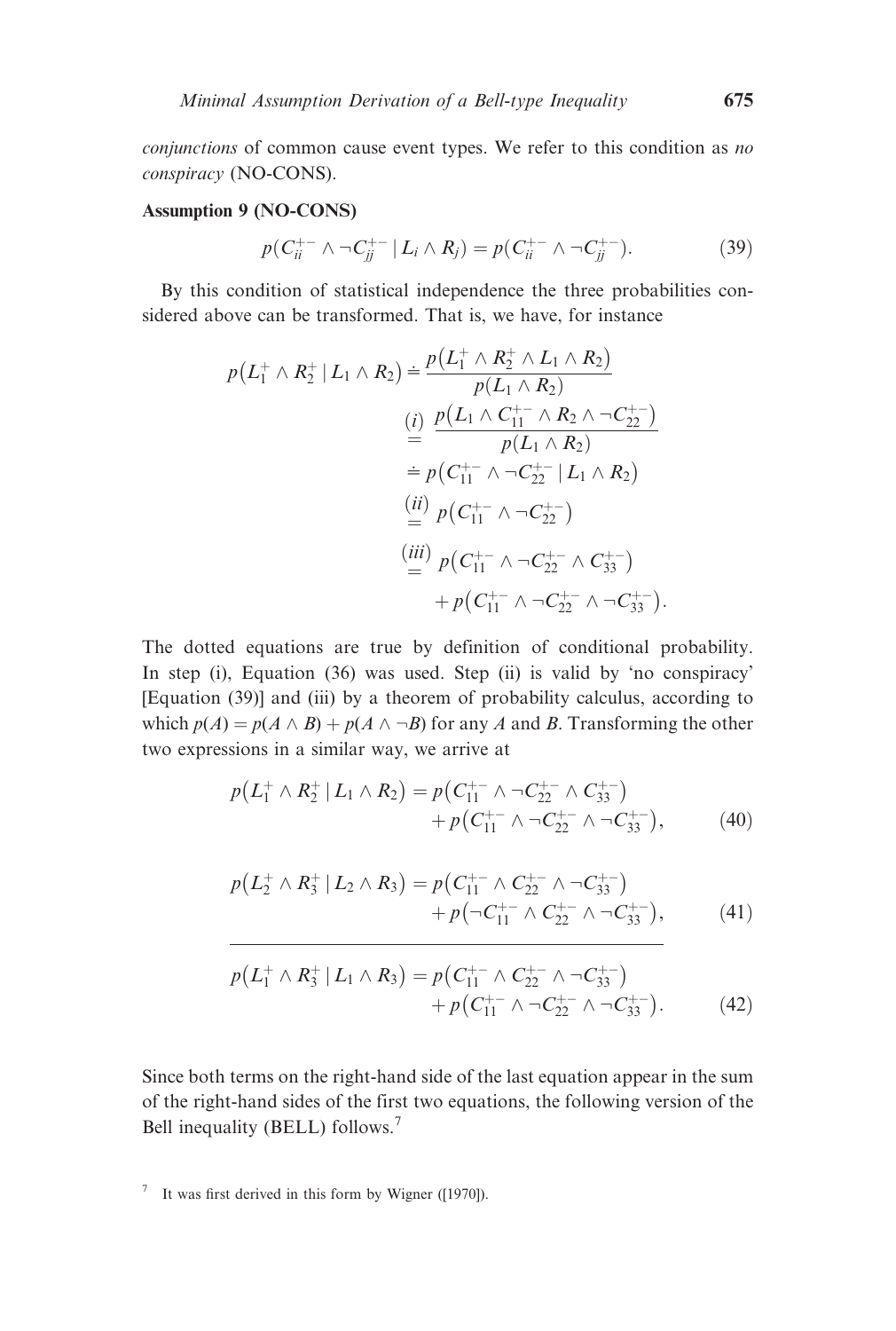Result 3 (BELL)

$$
p(L_1^+ \wedge R_3^+ | L_1 \wedge R_3) \leq p(L_1^+ \wedge R_2^+ | L_1 \wedge R_2) + p(L_2^+ \wedge R_3^+ | L_2 \wedge R_3).
$$
 (43)

This inequality has been empirically falsified; see, for example, Aspect, Dalibard, and Roger ([1982]).

The inequality was derived from the following assumptions:

- perfect correlation (PCORR)
- separability (SEP)
- locality 1 (LOC1)
- principle of common cause (PCC)
- exactly one of exactly two possible outcomes (EX)
- locality 2 (LOC2)
- no outcome without measurement (NOWM)
- locality 3 (LOC3)
- no conspiracy (NO-CONS)

This is a version of Bell's theorem. It says: if these assumptions are true, the Bell inequality is true. The derivation of the Bell inequality presented here is an improvement on the usual Bell-type arguments, such as Bell ([1975]) and van Fraassen ([1989]), in two respects. First, it does not assume a common common cause variable for different correlations. Second, contrary to the usual locality conditions, the ones assumed here do not presuppose a solution to the problems posed by the relation between causal and statistical (in)dependence (see e.g., Spirtes, Glymour, and Scheines [1993]).

# 5 Discussion

Our claim to have presented a minimal assumption derivation of a Bell-type inequality is relative: our set of assumptions is weaker than any set known to us from which a Bell-type inequality can be derived and that contains the assumption of perfect correlation (PCORR). It was one of the achievements of Clauser and Horne ([1974]) to show that a Bell-type inequality can be derived also if the correlations of outcomes of parallel spin measurements are not assumed to be perfect. Our assumption of correlation is stronger than the one used by Clauser and Horne. However, they assume a common common cause variable for all correlations, which is a stronger assumption than our assumption of possibly different common cause variables for each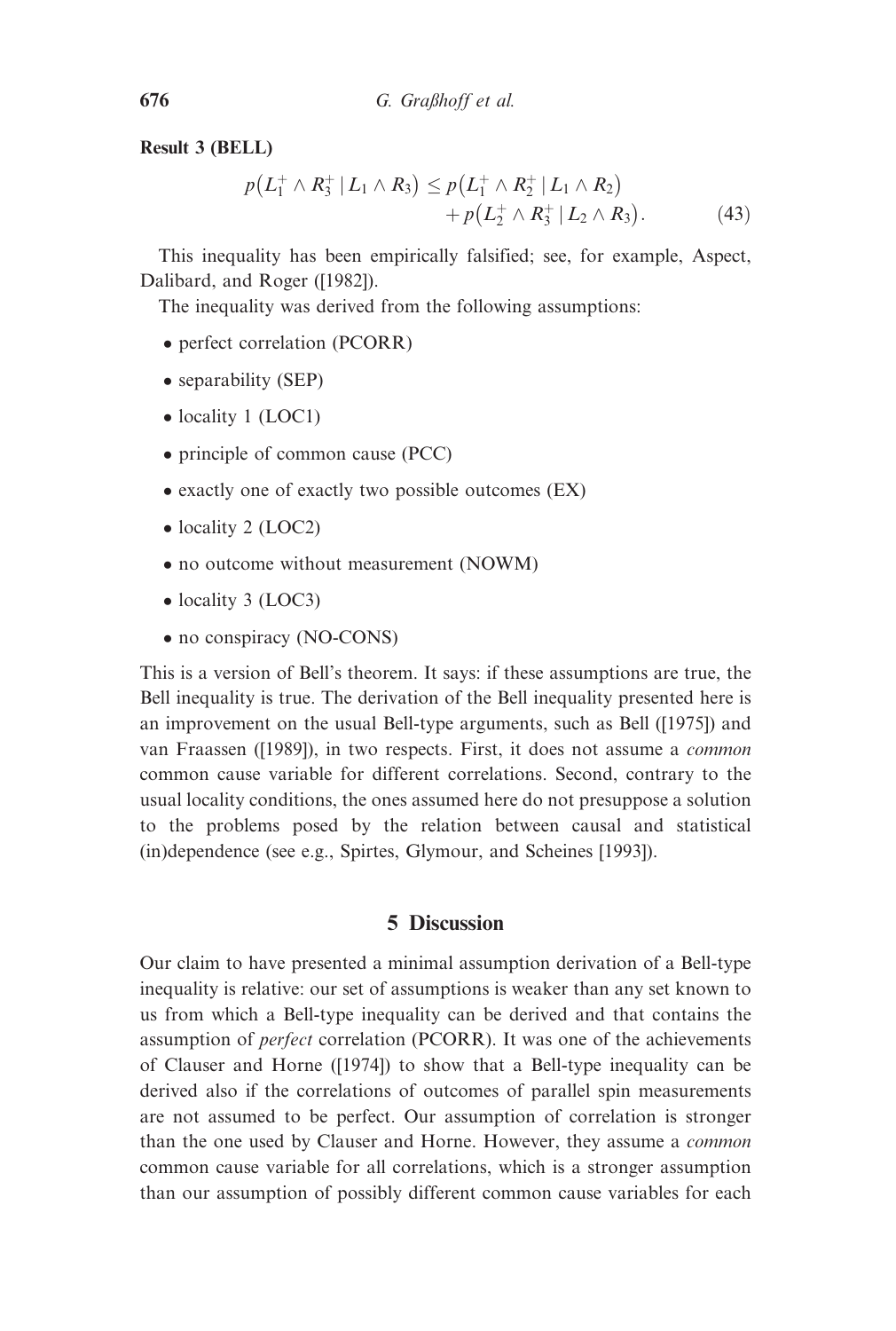correlation (PCC). We have not been able to derive a Bell-type inequality ruling out perfect correlations and allowing different common cause variables. If PCORR is indeed a necessary assumption for our derivation of the Bell inequality, it should be possible to construct a model in which PCORR does not hold (being violated by an arbitrary small deviation, say). Since the actually measured correlations are never perfect—a fact that is usually attributed to experimental imperfections—it is not obvious how such a model could be refuted.

Our notion of local causality might be challenged as follows. Even though nothing in PCC dictates that in general the common cause variables of different correlations have to be the same, there might be strong grounds for why they are the same in the context of the EPRB experiment. Indeed, Bell argued for his choice of local causality along the following lines.<sup>8</sup>

Assume that  $L_i^a$  and  $R_j^b$  are positively correlated. Then

$$
p(L_i^a | R_j^b \wedge L_i \wedge R_j) > p(L_i^a | L_i \wedge R_j). \tag{44}
$$

Since coinciding instances of  $L_i^a$  and  $R_j^b$  are space-like separated, neither is causally relevant for the other. Rather, the correlation should be explained by exhibiting some common causes in the overlap of the backward light cones of the coinciding instances. An instance of, say,  $L_i^a$  raises the probability of an instantiation of one of the common causally relevant factors, and this raises the probability of an instantiation of  $R_j^b$ . But given the total state of the overlap of the backward light cones of two coinciding instances, the probability of, say,  $R_j^b$  is assumed to be the same whether  $L_i^a$  is instantiated or not. If the total state of the overlap of the backward light cones is already given, nothing more that could be causally relevant for  $R_j^b$  can be inferred from an instance of  $L_i^a$ .

Along this line of reasoning the total state  $V$  of the overlap of the backward light cones<sup>9</sup> of  $L_i^a$  and  $R_j^b$  is a common cause variable which screens off the correlation:

$$
p(L_i^a \wedge R_j^b | L_i \wedge R_j \wedge Vq) = p(L_i^a | L_i \wedge R_j \wedge Vq) \times p(R_j^b | L_i \wedge R_j \wedge Vq).
$$
 (45)

<sup>&</sup>lt;sup>8</sup> For a very good and more detailed discussion of this, see Butterfield ([1989]).<br><sup>9</sup> One might argue that the total state of the *union* of the backward light cones is a better candidate for a common cause variable (Butterfield [1989]). The following discussion carries over also to this case.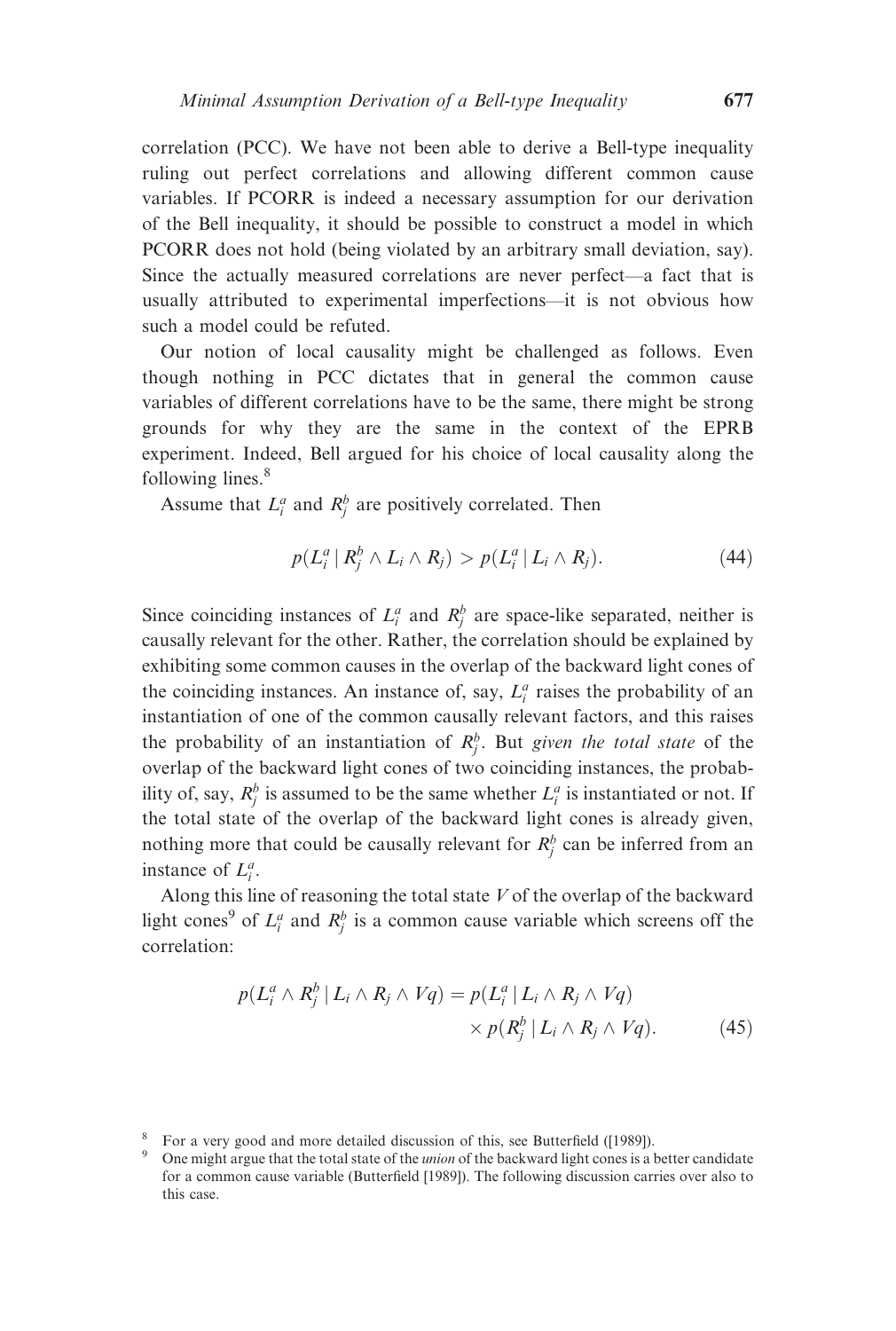

Figure 3. The two backward light cones of two measurement outcomes. The total state of the overlap is taken to define a common common cause variable  $V$  which can take on certain values  $q$  (cf. Bell [1987], p. 55).

The common past  $Vq$  cannot be altered by choosing one or the other direction for the spin measurement—'facta infecta fieri non possunt' (Placek [2000], p. 185). Therefore the total state  $Vq$  of the common past is indeed a common common cause variable for all correlated outcomes; see Figure 3.

This reasoning can be questioned along the following lines. It is reasonable that not all event types that are instantiated in the overlap of the backward light cones of two coinciding instances of the correlated event types are causally relevant for these latter event types. Therefore conditionalizing on the total state is conditionalizing not only on the relevant factors but also on the irrelevant ones. Moreover, it is conceivable that which event types of the common past are relevant and which are not differs for different measurements. Claiming that the total state of the common past is a common common cause variable, one is thus committed to assume that

conditionalizing on all other events ... in addition to those affecting [the correlated event types], does not disrupt the stochastic independence induced by conditionalizing on the affecting events (Butterfield [1989]).

In particular, in the light of Simpson's paradox (Simpson [1951]) this assumption has been challenged (Cartwright [1979]). Here, we will not assess arguments in favour of or against the possibility that conditionalizing on irrelevancies yields unexpected statistical dependencies. Our point is that by weakening the assumption in the way we did, our derivation is conclusive whatever may be the answer to this question.

#### Acknowledgements

We would like to thank Guido Bacciagaluppi, Miklós Rédei, Gabor Hofer-Szabó, Iñaki San Pedro, and Christian Wüthrich for fruitful discussions.

> Gerd Graßhoff History and Philosophy of Science Exact Sciences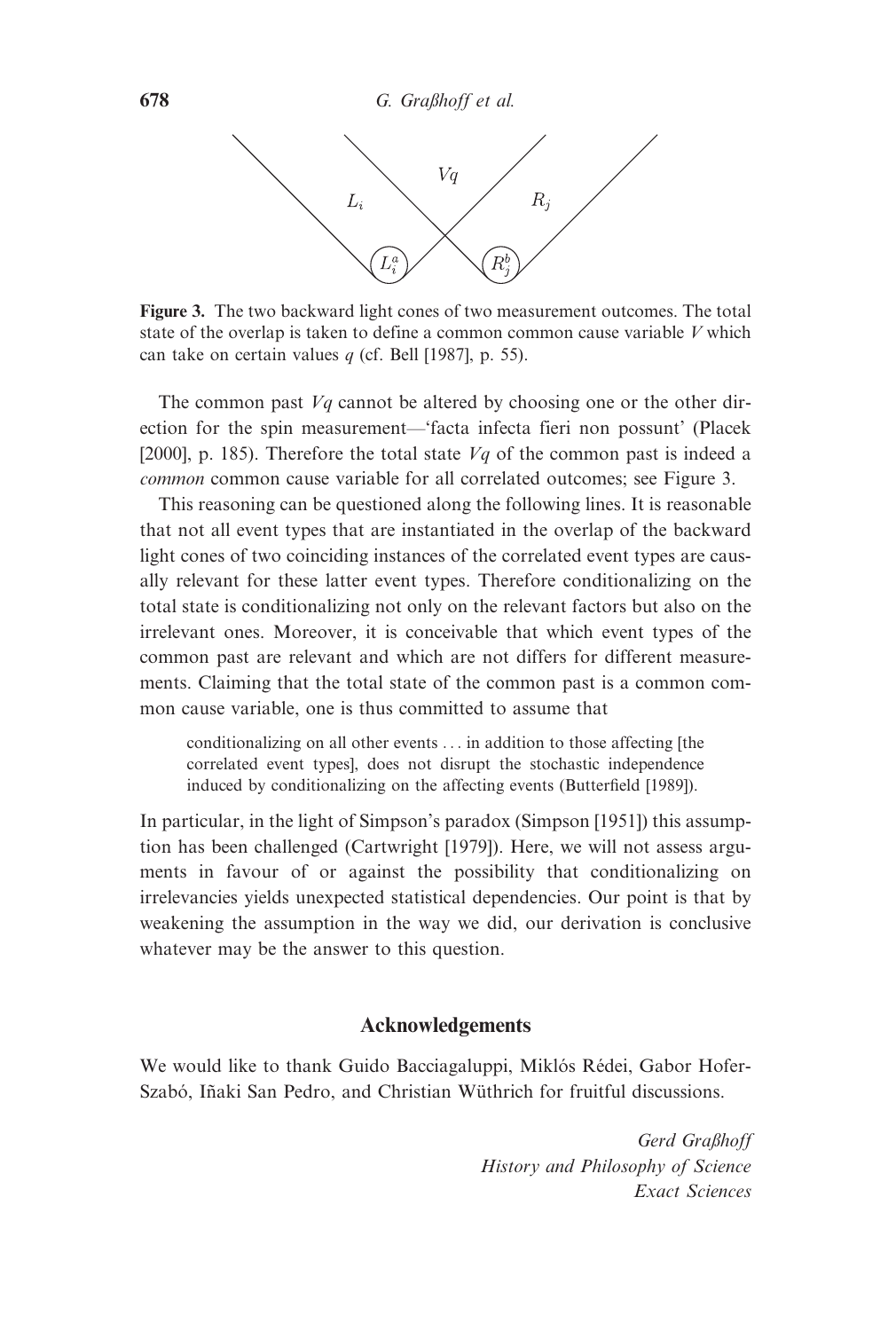Sidlerstrasse 5 University of Bern CH-3012 Bern Switzerland gerd.grasshoff@philo.unibe.ch

Samuel Portmann and Adrian Wüthrich Institute of Theoretical Physics Exact Sciences Sidlerstrasse 5 University of Bern CH-3012 Bern Switzerland portmann@itp.unibe.ch awuethr@itp.unibe.ch

#### **REFERENCES**

- Aspect, A., Dalibard, J. and Roger, G. [1982]: 'Experimental Test of Bell's Inequality Using Time-Varying Analyzers', Physical Review Letters, 49, pp. 1804–7.
- Baumgartner, M. and Graßhoff, G. [2004]: Kausalität und kausales Schliessen, Bern: Bern Studies in the History and Philosophy of Science.
- Bell, J. S. [1964]: 'On the Einstein-Podolsky-Rosen Paradox', Physics, 1, p. 195. Reprinted in Bell ([1987], pp. 14–21).
- Bell, J. S. [1971]: 'Introduction to the Hidden-Variable Question', in Foundations of Quantum Mechanics, p. 171, Proceedings of the International School of Physics 'Enrico Fermi', New York: Academic. Reprinted in Bell ([1987], pp. 29–39).
- Bell, J. S. [1975]: 'The theory of local beables', TH-2053-CERN, presented at the Sixth GIFT Seminar, Jaca, 2–7 June 1975, reproduced in Epistemological Letters, March 1976, and reprinted in Bell [1975], pp. 52–62.
- Bell, J. S. [1987]: Speakable and Unspeakable in Quantum Mechanics, Cambridge: Cambridge University Press.
- Bohm, D. [1951]: Quantum Theory, New York: Prentice Hall.
- Butterfield, J. [1989]: 'A Space-Time Approach to the Bell inequality', in J. T. Cushing and E. McMullin (eds), 1989, Philosophical Consequences of Quantum Theory. Reflections on Bell's Theorem, Notre Dame: University of Notre Dame Press, pp. 114–44.
- Cartwright, N. [1979]: 'Causal Laws and Effective Strategies', Noûs, 13, pp. 419-37.
- Clauser, J. F. and Horne, M. A. [1974]: 'Experimental consequences of objective local theories', Physical Review D, 10, pp. 526–35.
- Einstein, A., Podolsky, B. and Rosen, N. [1935]: 'Can quantum-mechanical description of physical reality be considered complete?', Physical Review, 47, pp. 777–80.
- Fine, A. [1982]: 'Some Local Models for Correlation Experiments', Synthese, 50, p. 279–94.